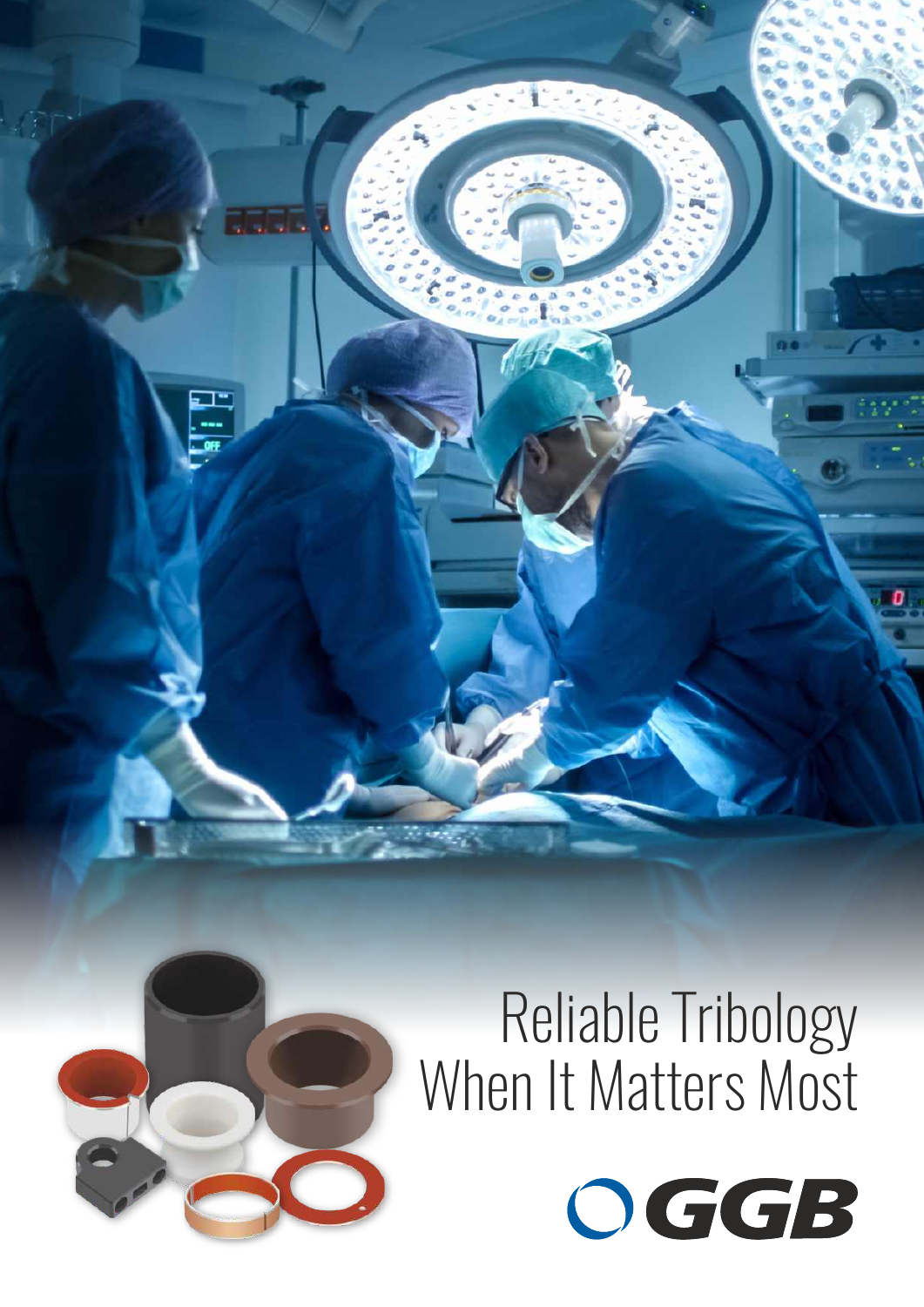# Surface Engineering for Medical Equipment



In the [medical industry](https://www.ggbearings.com/en/markets/medical), reliable bearing components are keeping medical equipment performing optimally for extended periods of time. A patient's comfort and safety are a top priority, and noise-free solutions can keep a patient at ease during stressfull times. GGB's reliable, self-lubricating surface solutions meet these demands.

#### **DEPENDABLE SOLUTIONS EXCEEDING EXPECTATIONS**

The moving parts in the medical industry, both literally and figuratively, are the source of adaption and advancements that improve medical professionals' ability to best serve their patients. Ranging from implementing innovational equipment advancements to simply improving the patient's comfort in your equipment, GGB has been advancing the medical industry for decades.



Self-Lubricating Chemical





Noise<br>Dampening













# GGB provides maintenance-free performance in multiple pivot points for

**MEDICAL & HOSPITAL BEDS/STRETCHERS**

adjusting hospital beds, in the cylinders that raise and lower their backrests and in the brake pedals.

GGB bearings also eliminate stick-slip in the hinges of examination tables and accommodate the high loads and intermittent operation of the articulating levers that control the positioning.

### **WHEELCHAIRS**

GGB's Engineered Plastic Bearings have tested to be one of the best solutions for Wheelchair applications, specifically in the stem and axle.

Pivot points, folding mechanisms, wheel bearings, and ergonomic adjustments are a few of the additional applications GGB excels in.

### **MEDICAL VENTILATORS**

Light-weight, self-lubricating GGB EP[®](https://www.ggbearings.com/en/products/solid-polymer-plastic-bearings) Engineered [Plastics](https://www.ggbearings.com/en/products/solid-polymer-plastic-bearings) bearings provide reliable performance in feed & dosing pumps, magnet solenoids, buckling arms, casters and height adjustments.



### **MONITORS**

Patient monitoring systems are critical in providing high-level quality care at the exact time a patient needs it.

GGB's maintenance-free and [noise-free solutions](https://www.ggbearings.com/en/solutions-bearings/reduce-noise) provide the smooth movement required in pivot arms and rotating joints to keep this vital information in perfect view.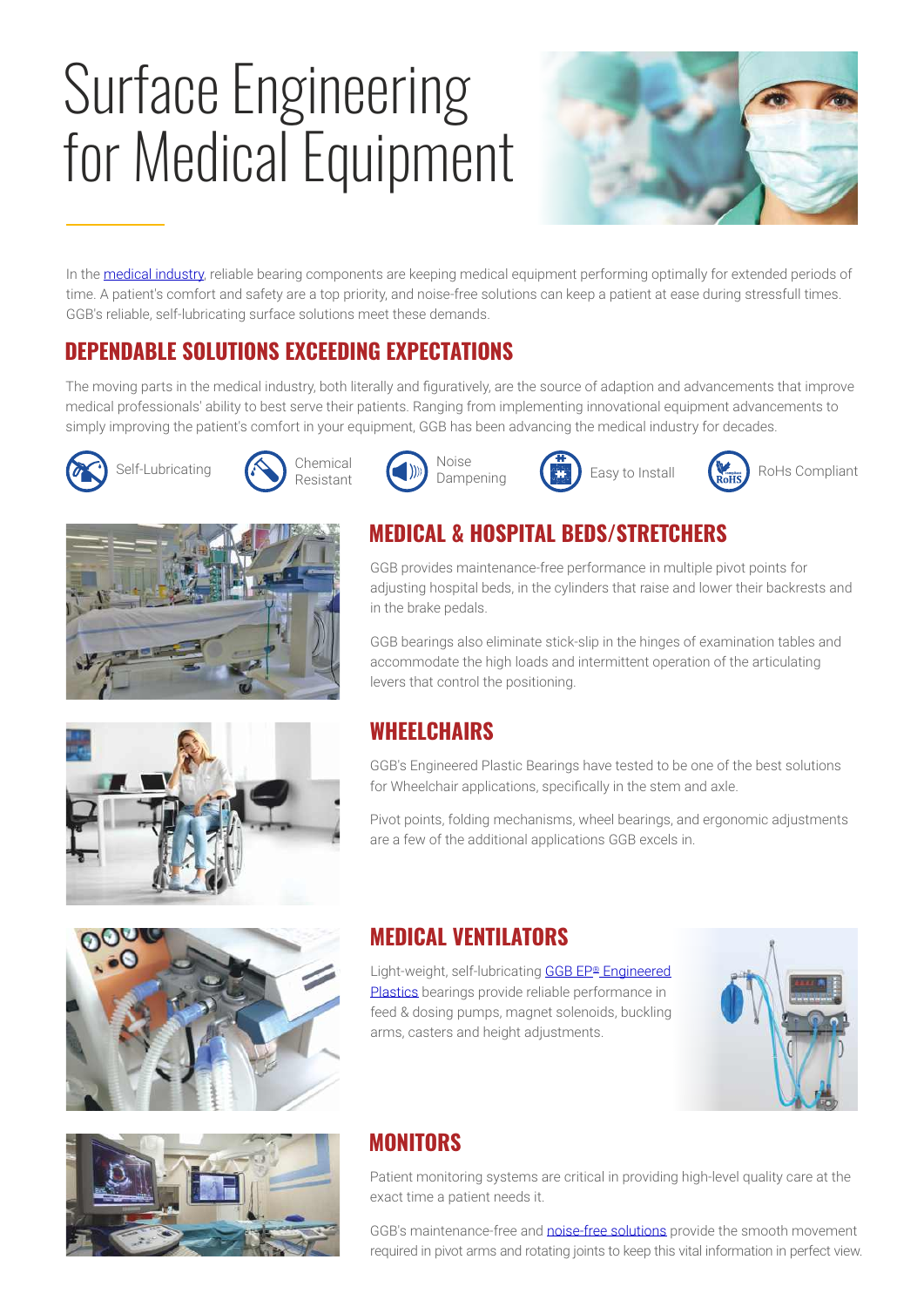



#### **DENTAL CHAIRS & SEATING**

Our bearings are used in the adjustment mechanisms for dental chairs to optimize the comfort of both patients and caregivers.

They are also used in dental light fixtures and reflectors, which require maintenance-free performance, and in pneumatic tooling, where they are subjected to high speeds.

### **STAIR/CHAIR LIFTS**

The dynamic nature and potential high loads of chair lifts makes a perfect case to introduce GGB's solutions. From bearings to tribological coatings, GGB has the answer to many of the challenges constantly interacting surfaces present.

Contact your local GGB expert and learn more about GGB's environmental friendly **Engineered Plastics** and [Metall-Polymer bearing](https://www.ggbearings.com/en/products/metal-polymer) [solutions](https://www.ggbearings.com/en/products/metal-polymer).



 $\epsilon$ 

Low Friction and High Wear Resistance



No More Maintenance Necessary



Reduce System Costs, Improve Performance



Environmentally Friendly

*GGB offers high-quality, performance-proven bearings for a variety of applications in hospital and medical care equipment*



**If you seek more from your existing system design, GGB can help you engineer your surfaces to deliver optimized tribology performance.**

Contact your [local GGB sales representative](https://www.ggbearings.com/en/where-to-buy-bearings) for bearing product selection and design assistance.

# **® ® ® EP 22, EP 43, EP 63**

EP<sup>[®](https://www.ggbearings.com/en/products/solid-polymer/ep63)</sup>22, [EP](https://www.ggbearings.com/en/products/solid-polymer/ep22)®43 and [EP](https://www.ggbearings.com/en/products/solid-polymer/ep63)®63 provide low friction and excellent wear resistance. Made of a variety of resins compounded with reinforcing fibers and solid lubricant, they exhibit excellent dimensional stability, high compressive strength and creep resistance, low thermal expansion and good thermal conductivity. These materials are available as standard parts or as customized engineered solutions.

# **® DP4 , DP4-B**

[DP4](https://www.ggbearings.com/en/products/metal-polymer/dp4)<sup>[®](https://www.ggbearings.com/en/products/metal-polymer/dp4)</sup> self-lubricating bearings offer high load and low wear performance to extend operating life and is suitable for dry operation. The low-friction bearing overlay enables smooth operation.

[DP4-B](https://www.ggbearings.com/en/products/metal-polymer/dp4-b) bearings offer all the advantages of DP4<sup>®</sup> bearings, plus the added benefit of anti-magnetic, corrosion-resistant bronze backings. They perform well under dry conditions, particularly in applications with intermittent operation under reciprocating or oscillating movements.